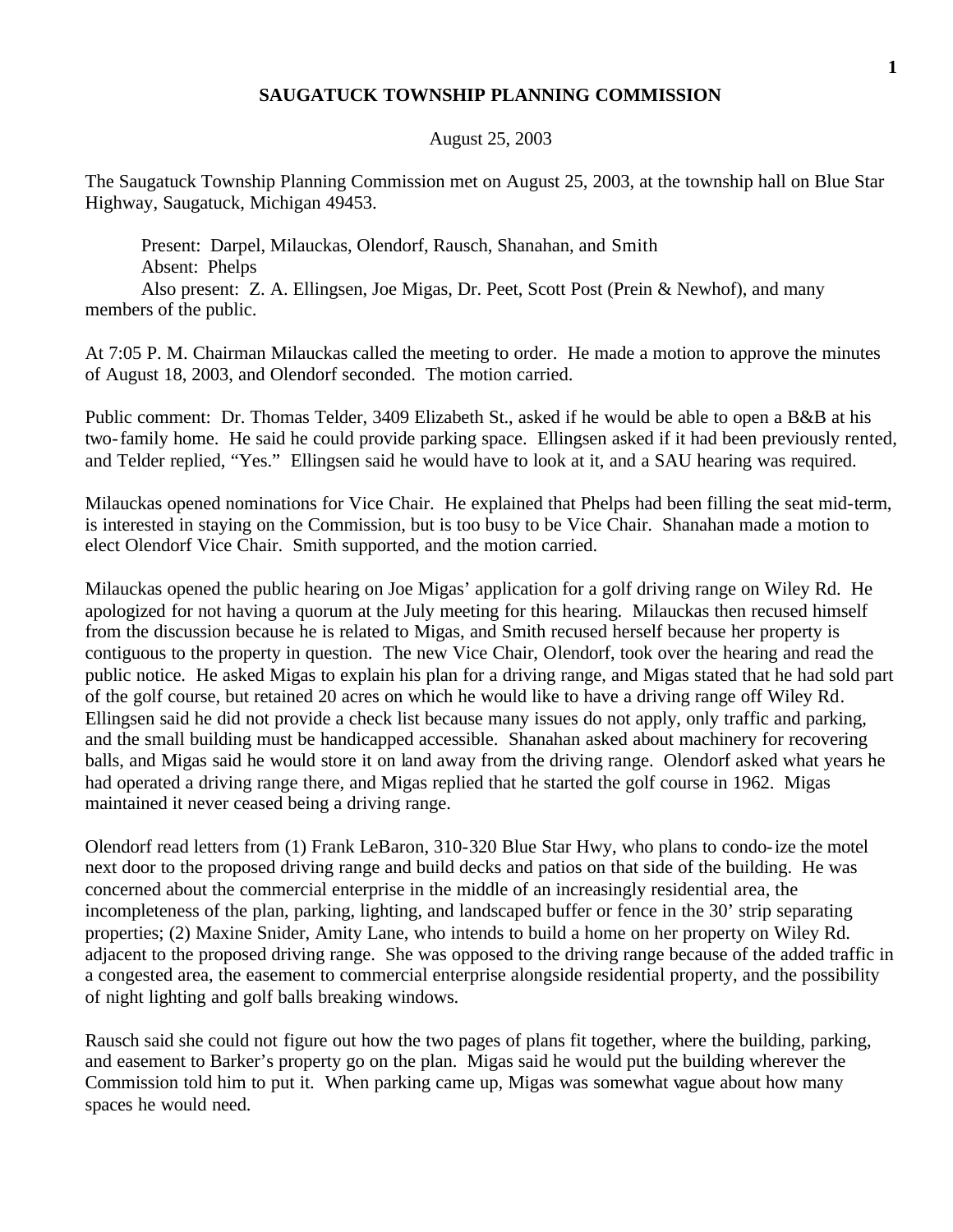Olendorf asked if anyone in the audience would like to comment, and Robert Dykstra, Wiley Rd., said he couldn't understand how Migas could say there's always been a driving range there. He said that in the seven years he'd been there, there had never been a driving range on that spot.

Shanahan asked how many people Migas intended to have use the driving range at one time, how many pads there were. Migas said of the pads shown on the plan, one is double, the other three are single, but some people don't use the pads. He said if he got twenty customers (at one time), he'd be happy.

Bob Lefley, Lakeshore Drive, asked if this were approved would it become a business district, and Ellingsen said it would not change the zoning district from A-2.

Shanahan made a motion to close the public hearing, Rausch seconded, and the motion carried.

Shanahan recommended the Commission look at Sec. 40-722 and said he had an issue with the traffic and parking of 20 cars. Olendorf thought subsections 1,2, and 4 dealing with traffic and acceleration lanes, subsection 5 requiring a 100-foot buffer strip, and subsection 6 requiring a 100-foot frontage from the R.O.W. applied to this project, and there was a lack of precision in the plan dealing with these issues. Migas stated that there are actually 18.5 acres and he could go back farther into the property. He said he would take his plan back to the architect. Shanahan asked him to describe everything by measurement on the plan, the placement and number of parking spaces, the actual number of acres, where the building will be placed, etc. Olendorf asked Migas about business hours, and Migas replied "Daylight."

Shanahan made a motion to table the application for a driving range, provide the applicant with the Zoning Ordinance requirements in Sec. 40-722, and ask him to provide a corrected survey and a better site plan to show adjacent parcels. Rausch seconded. The motion carried.

Milauckas resumed the Chair for a continuation of the public hearing on the SAU application for a home occupation in an accessory building by Dr. Eric Peet, a chiropractor. It had been tabled to get a recommendation from the Zoning Administrator, which came via letter stating that he would approve this home occupation in the home, as long as all the requirements of Sec. 40-642 were met and the building met barrier free requirements. Milauckas read three letters opposing this from John and Jan Harthorn, 6614 Cemetery Rd., Dennis and JoAnn Papoi, 3427 Holland St., and Vivien Vandenberg, 3410 66<sup>th</sup> St. The latter, who does not live within 300 feet of the property in question, suggested the Planning Commission should have a Code of Ethics and accused Shanahan, who works for Huntington Bank, of a conflict of interest. She thought that bank did the appraisal of the property in question, but as later came out, it did not. Milauckas pointed out #3 of the Code of Ethics under which the Planning Commission operates and stated that it goes beyond what is common in most communities to recusing if there is an appearance of conflict. Shanahan said he was shocked and offended by the accusation because he would not know if an appraisal had been done on this property, he is not financing it, he's been condemned already, and Vandenberg is not present at this meeting. Milauckas said he saw no connection between Shanahan and this property.

After much discussion of how many cars will be parked in the driveway, where Dr. Peet will put his own cars, how many hours he will operate, whether there will be nighttime appointments, whether there will be an assistant, and how much traffic will be generated by this chiropractic practice, Olendorf made a motion to table the application until Dr. Peet could consult with his neighbors to achieve support or submit an amended application to handle the issues of concern. Rausch supported the motion. Shanahan said he wanted action on the application, and the only issue he saw was traffic. When asked, Dr. Peet said he would like to move forward with a determination. Olendorf withdrew his motion.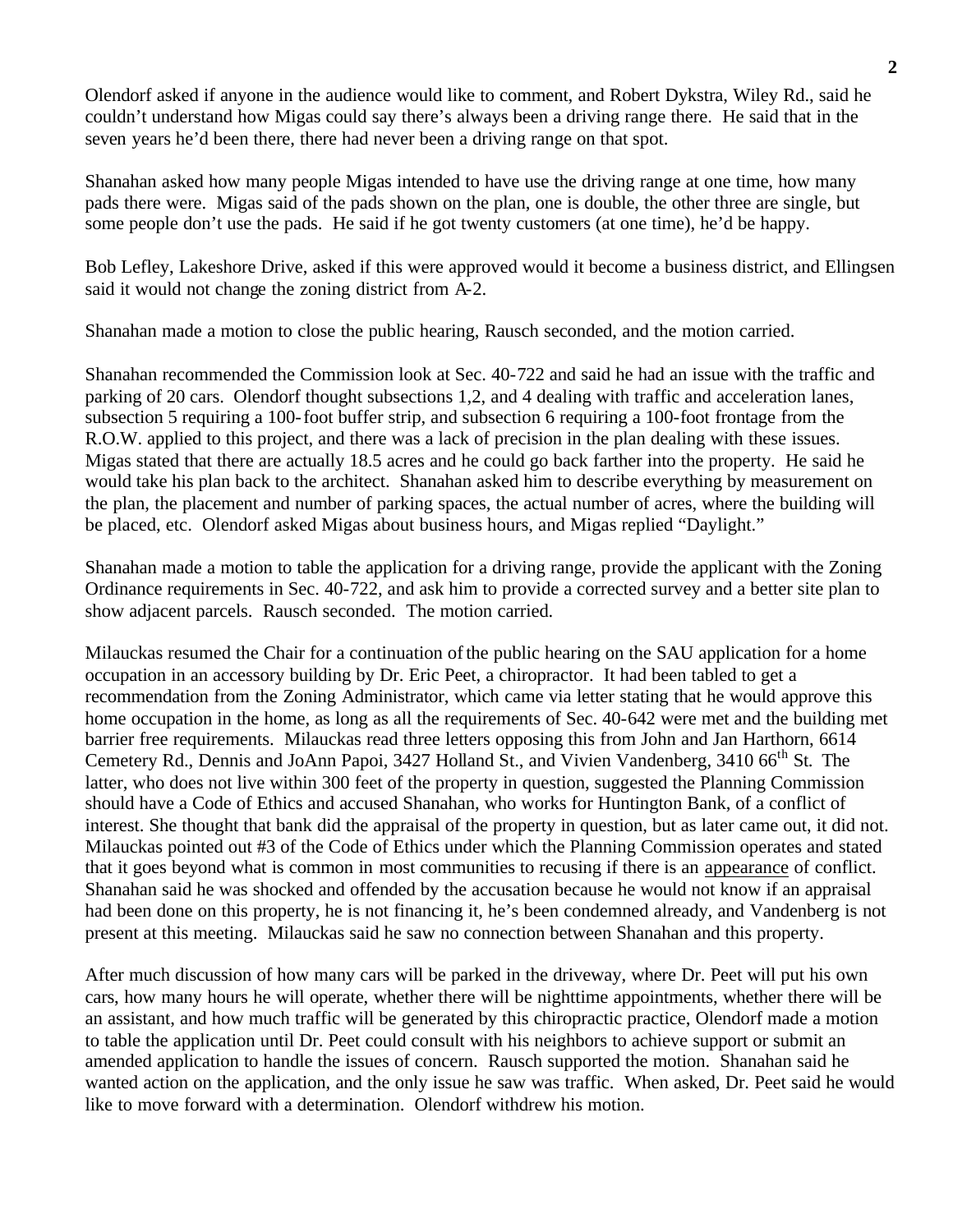Shanahan made a motion to approve the home occupation application for 3413 Elizabeth St. with the provision that only 3 cars be parked in the driveway at one time during business hours for 2-1/2 days a week. Rausch seconded. Olendorf said he wanted clarification on where the family parked, and he asked if there was no limit on the number of patients and whether he could have an assistant. Milauckas stated that Dr. Peet did not request an assistant in his application. Shanahan amended the motion to state that the 3 cars should be business-related and parked in spaces confined to the paved driveway. Rausch seconded the amended motion. A roll call vote showed Olendorf, Smith and Darpel voting NO and Milauckas, Rausch and Shanahan, YES; therefore, the motion failed to carry.

Olendorf made a motion to approve SAU for Dr. Peet's home occupation with the provision that business hours be described as 2-1/2 days of 9, 9 and 4 hours respectively; that there be a limit of 15 patients per 9 hour day, 8:00-5:00 P.M.; and that during business hours no more than 3 vehicles be parked solely on the existing driveway at one time. Shanahan seconded. Olendorf amended the motion to allow 4 vehicles on the driveway. Shanahan supported the amended motion. A roll call vote showed Shanahan, Rausch, Milauckas, and Olendorf voting YES, and Darpel and Smith voting NO. The motion carried 4-2. Milauckas instructed applicant to get a permit from Ellingsen.

Milauckas opened the continuation of the public hearing on Legacy Property Development's preliminary plan for a site condo proposed for 134<sup>th</sup> Ave. Rausch recused herself because she resides nearby. Milauckas asked the Commissioners to review the memo from Planner Sisson vis a vis the updated plan dated August 25. Post explained the revisions: contours of 2-foot intervals added, minimum lot size of 1 and 27 (corner lots) increased and 20' buffer provided; water main easements provided; sewer connection is being studied, perhaps the 8" force main from the golf course, but approval has been given for septic systems. Post agreed to other issues listed in the memo, some to be included in a final plan. Plans have not as yet been submitted to the MDEQ on the wetlands, but Post said he had a letter from a private firm delineating them. The county drain office, road commission, health department, and KLSWA have the plans.

Marty Myers, 134<sup>th</sup> Ave., clarified where the 16" sewer main's 15-foot easement was because she thought it would affect where building occurs on this project, but Post maintained it would not affect it. Much discussion ensued about how expensive it will be to connect to a sewer if allowed. Olendorf pointed out that by metes and bounds, the property could get possibly 5 lots for duplexes and use septic without SAU.

Milauckas noted that the road is a dead end, and he wondered if an easement to some neighboring property could provide for a future outlet. Myers stated that she did not foresee this as a possibility because she has gifted that property to her son, who never intends to develop that land.

In a discussion of soils in the area, Alyssun Hagerman, 6532 134<sup>th</sup>, stated that in 48 years she'd never seen any water on the back of the property, in fact, her brother had driven motorcycles back there, and they could never grow anything there because of the sandy soil. Myers read the Permanent Water Drainage Agreement, stating that GMD developers of Brookwood agreed to maintain the water drain through York's property to Myers' by installing a 10-foot wide culvert through the ditch to provide access to the rear of York's property by a motorized vehicle. Therefore, she said, they could not ride back there unless that culvert was put through.

Post stated that he could put a culvert under the proposed road for water drainage, but he could not touch wetlands. Myers said she once had a pond that irrigated 20 acres of orchard, then ran under the highway and fed Peterson's mill—no longer. She complained that if this development has a detention pond, she would then have nothing at all. Post said there needs to be a recognized drain or stream line, and Myers insisted there is. Post added that he could look into digging out the pond on Myers' property for drainage of